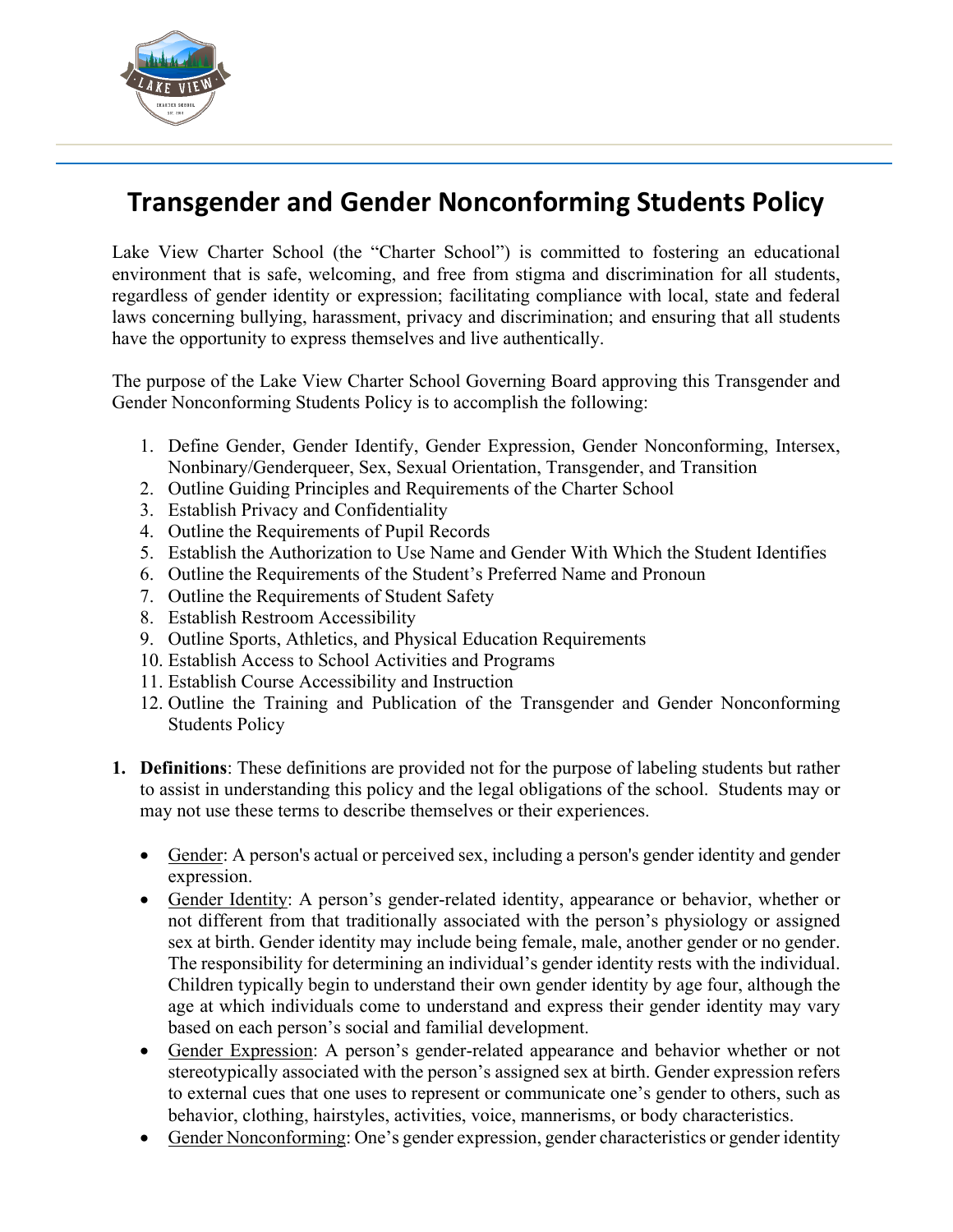that does not conform to gender stereotypes "typically" associated with one's legal sex assigned at birth, such as "feminine" boys, "masculine" girls, and those who are perceived as androgynous. Students who adopt a presentation that varies from the stereotypic gender expectations sometimes may describe themselves as gender nonconforming, gender queer, gender fluid or nonbinary.

- Intersex: An umbrella term used to describe natural bodily variations, which can include external genitalia, internal sex organs, chromosomes or hormonal differences that transcend typical ideas of male and female.
- Nonbinary/Genderqueer: An umbrella term for people with gender identities that fall somewhere outside of the traditional conceptions of strictly either female or male. People with nonbinary gender identities may or may not identity as transgender, may or may not have been born with intersex traits, may or may not use gender-neutral pronouns, and may or may not use more specific terms to describe their genders, including but not limited to agender, genderqueer, gender fluid, Two Spirit, bigender, pangender, gender nonconforming or gender variant.
- Sex: It includes, but is not limited to, a person's sex assigned or presumed at birth based on physical characteristics commonly associated with males or females, and is inclusive of a person's gender.
- Sexual Orientation: It means heterosexuality, homosexuality, and bisexuality and is considered to be a person's romantic, emotional, mental and/or sexual attraction to another person based on the gender of the other person.
- Transgender: An umbrella term used to describe people whose gender identity or gender expression is different from the gender they were assigned or presumed at birth. Some individuals who identify as transgender have medically transitioned, are undergoing gender affirming surgeries and hormonal treatments, while others do not choose any form of medical transition. There is no uniform set of procedures that are sought. Individuals may identify as female, male or nonbinary, may or may not have been born with intersex traits, may or may not use gender-neutral pronouns and may or may not use more specific terms to describe their genders, including but not limited to agender, genderqueer, gender fluid, Two Spirit, bigender, pangender, gender nonconforming or gender variant. A transgender girl is a girl who was thought to be a male when she was born. A transgender boy is a boy who was thought to be female when he was born.
- Transition: The unique process in which one goes from living and identifying as one gender to live in alignment with one or more dimensions of the gender with which one identifies. Gender transition can occur at any age and can include social, medical and/or a legal transition.
- **2. Guiding Principles and Requirements:** The school shall accept the gender identity that each student asserts. There are no medical or mental health diagnoses or treatment thresholds that students must meet in order to have their gender identity recognized and respected. Students may initiate a process to change their name, pronoun, attire and access to School programs, activities and facilities. The school shall customize support to optimize each student's access according to their gender identity.
- **3. Privacy and Confidentiality:** All persons, including students, have a right to privacy. This includes keeping a student's actual or perceived gender identity and expression private. Such private information shall be shared only on a need to know basis.

Students have the right to openly discuss and express their gender identity and expression, and to decide when, with whom, and how much information to share.

School personnel may encounter situations where students have not publicly disclosed their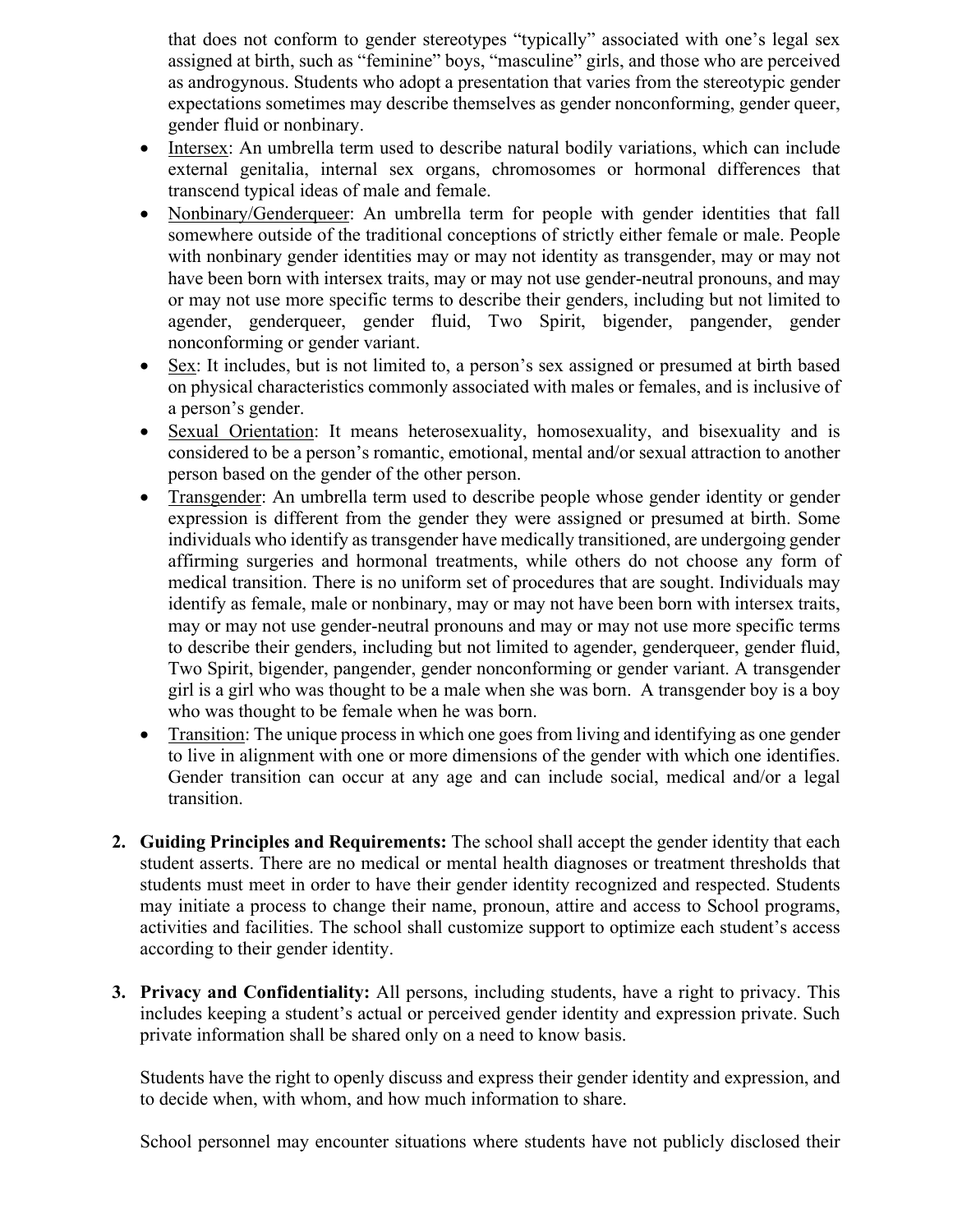gender identity; therefore, school personnel must be mindful of the confidentiality and privacy rights of students when communicating with others, so as to not reveal, imply or refer to a student's gender identity or expression. To ensure confidentiality when discussing a particular concern such as conduct, discipline, grades, attendance or health, school personnel should focus on the concern, not the student's gender identity or expression. For example, describe the matter in terms of the underlying issue (behavior/conduct, grade issue, attendance issue, health concern) without referring or linking to gender identity or expression.

When communicating with a student's parent, legal guardian, or educational rights holder ("parent"), school personnel should be aware that the student may not have disclosed their gender identity to their parents. When school personnel find it important to discuss a student's gender identity or expression with parents (if, for example, the student is being bullied based on their gender identity or expression), school personnel should consult and work closely with the student to assess the degree to which, if any, the parent is aware of the student's gender identity or expression and is supportive of the student, and school personnel shall take into consideration the safety, health and well-being of the student in deciding whether to disclose the student's gender identity or expression to parents.

**4. Pupil Records:** The School is required to maintain in perpetuity mandatory permanent pupil records which include the legal name and sex of the student as indicated on official government issued documents such as birth certificates, passports and identification cards/permits. Mandatory interim pupil records may include, but are not limited to, progress and grade reports, transcripts, assessment data, health records, Individualized Education Programs (IEP) and Section 504 Plans. Permitted pupil records may include, but are not limited to, objective counselor and/or teacher ratings, standardized test scores older than three years, routine discipline data and verified reports of relevant behavior patterns. Per California law, student enrollment forms allow a parent to designate their child's gender as male, female or nonbinary.

The School will change a student's name and gender, or that of a former student, on pupil records when the name and/or gender of the student are changed. The student or former student may document the gender change by any of the following: State issued driver's license, birth certificate, passport, social security card, court order indicating a name change or a gender change or both. The new name and/or gender are the student's legal name and gender for all purposes, including school registration. Upon the submission of proper evidence of the aforementioned documentation, the student's legal name and/or gender in all school records shall be changed to reflect the legal name and/or gender change.

**5. Authorization to Use Name and Gender With Which the Student Identifies:** The School shall permit students to use the name and gender with which they identify on school records, including pupil records. The records may include, but are not limited to, identification badges, classroom and homeroom rosters, certificates, programs, announcements, office summons and communications, team and academic rosters, diplomas, newspapers, newsletters, yearbooks and other site-generated records.

Upon authorization, the School shall input the student's name and gender with which they identify in the appropriate fields of the School's electronic data system to indicate how the student's name and/or gender will appear on documents issued by the school. If the authorization does not amount to a legal change in name or gender, the change will be reflected in the preferred name section of the School's electronic data system.

After the school receives and verifies the contents of the completed legal authorization, the School shall change the name and/or gender of the student in the School's electronic data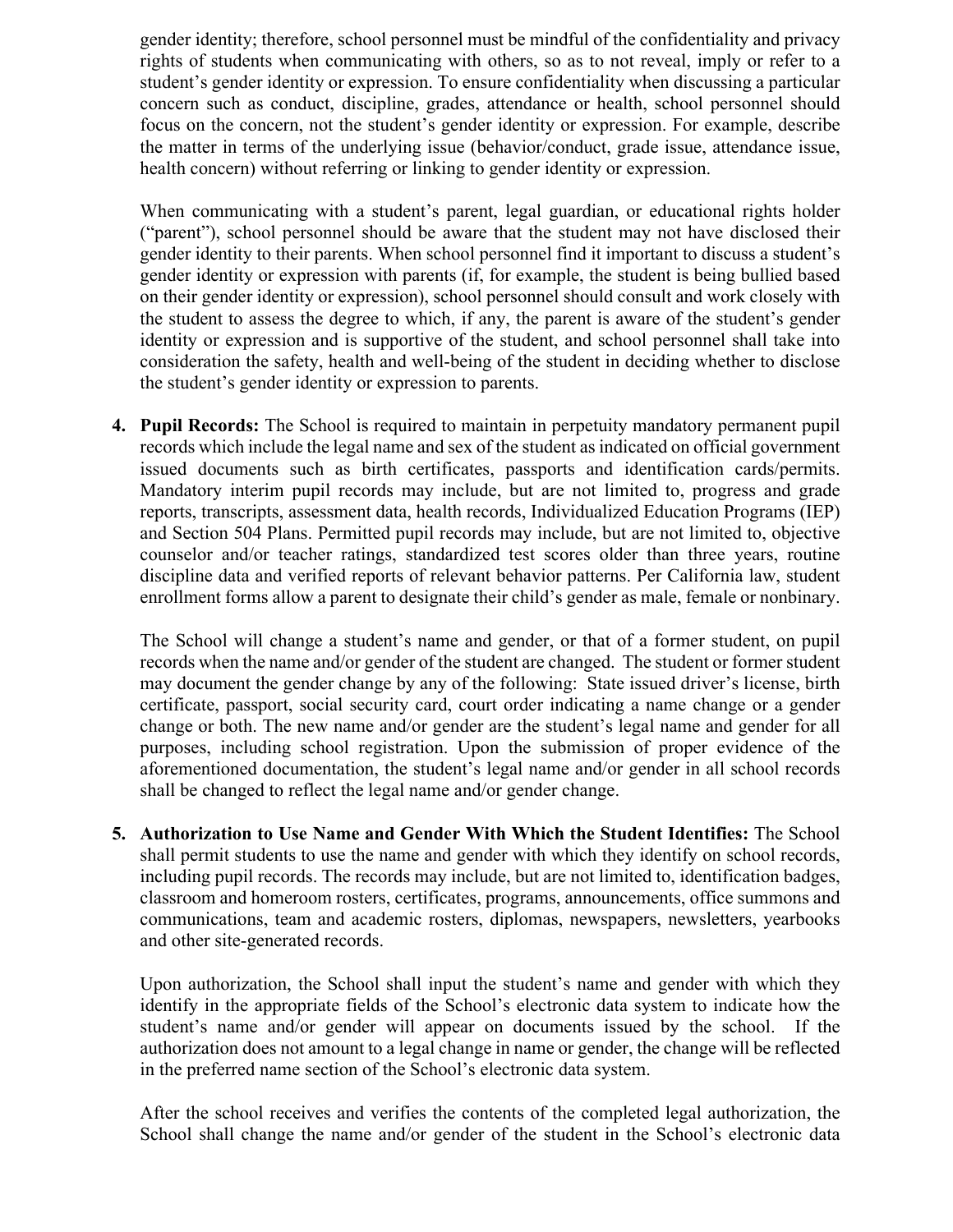system and enter or cross- reference the name as AKA in the cumulative folder and registration card. This change is effective for School records only. If a student were to transfer to another school, the student should inquire at that school about a similar process.

**6. Names/Pronouns:** Students shall be addressed by the name and pronoun that corresponds to their gender identity asserted at school without obtaining a court order, changing their pupil records or obtaining parent/legal guardian permission.

Students shall be known by their name and gender of identity. However, there may be situations (e.g., communications with the family, state or federal records, pupil records where a name or gender with which the student identifies isn't authorized, and assessment data) where it may be necessary and recommended for staff to be informed of the student's legal name and gender. In these situations, staff should prioritize safety, confidentiality and respect of the student in a manner consistent with the law.

If school personnel are unsure how a student wants to be addressed in communications to home or in conferences with parents/legal guardians/educational rights holders, they may privately ask the student how they want to be referred to when communicating with parents/legal guardians. For communications with a student's parent/legal guardian, educational rights holders, school personnel should refer to this policy's prior section on "Privacy and Confidentiality."

Every effort should be made to use names and pronouns consistent with a student's gender identity. While inadvertent slips or honest mistakes may occur, the intentional and persistent refusal to respect a student's gender identity is a violation of School policy and may constitute discrimination under State law.

**7. Student Safety:** School staff must ensure that students are provided with a safe school environment that is free of discrimination, harassment, bullying or intimidation, which may include providing interim safety and emotional support measures. School staff and families should work together to resolve complaints alleging discrimination, harassment, bullying or intimidation based on a student's actual or perceived gender identity or expression.

School staff shall take all reported incidents of bullying seriously and take appropriate measures to ensure that the bullying stops.

School administration shall respond immediately to incidents of discrimination, harassment, bullying or intimidation by taking actions that include, but are not limited to the following: a) intervening to stop the behavior; b) investigating and documenting the matter; c) determining and enforcing appropriate interim measures and corrective actions; and d) monitoring to ensure that the behavior does not reoccur.

School staff should take all reasonable steps to ensure safety and access for students and support students' rights to assert their gender identity and expression. Interim safety measures may include increased monitoring of the parties, providing options for the parties to avoid or minimize contact in academic and extracurricular settings, safety plans, training and educational materials to address climate, and provision of support resources (e.g., academic support, counseling, health and mental health services).

Students shall not be disciplined on the basis of their actual or perceived gender identity or expression.

Students shall be informed they have the responsibility to report incidents of discrimination,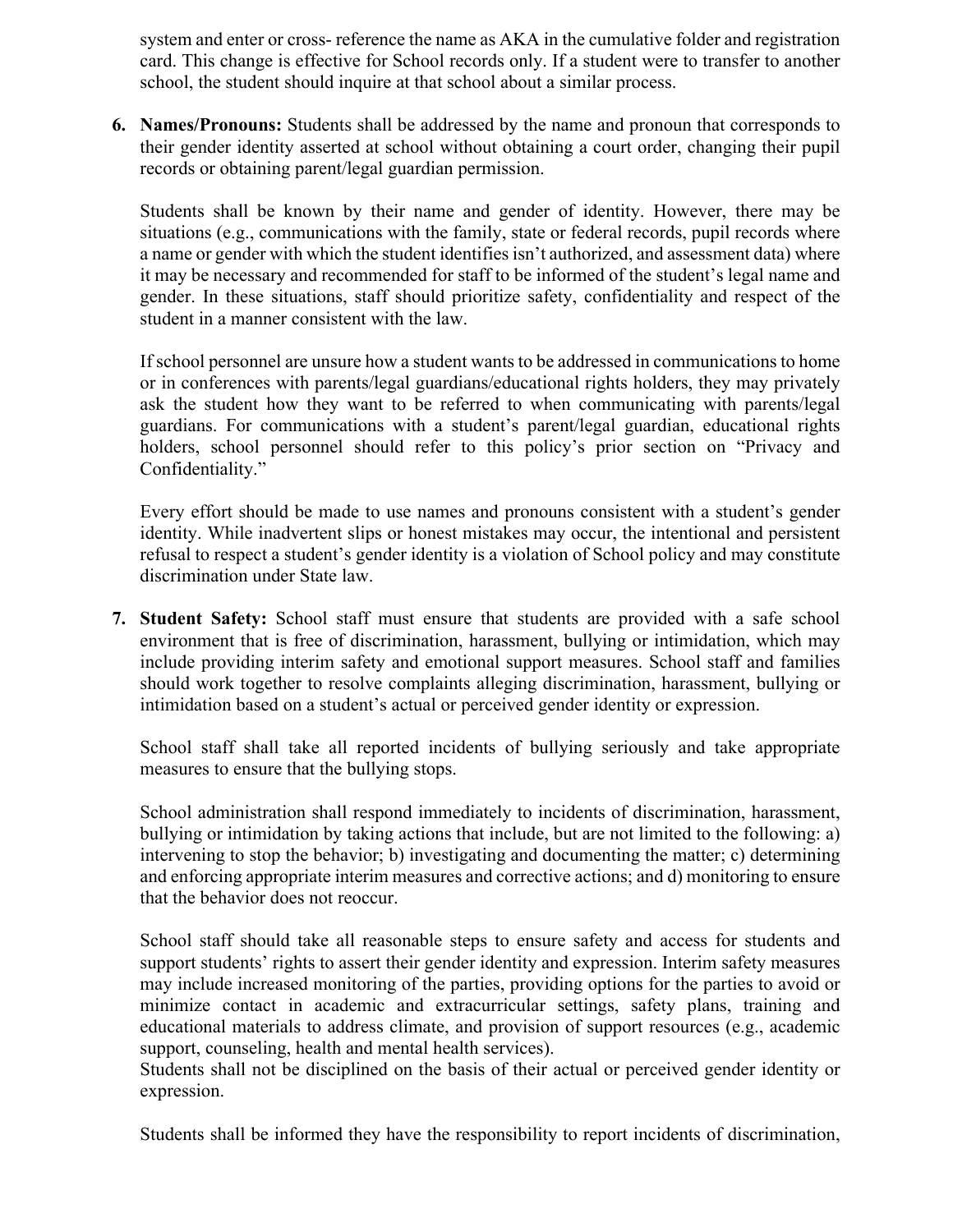harassment, bullying or intimidation to the designated site administrator or Title IX/Bullying Complaint Manager in cases where they may be a target or witness.

Students shall be informed of their role in ensuring a school environment that is free from discrimination, harassment, bullying or intimidation.

In addition to or instead of filing a complaint at a site, any student or their duly authorized representative has the right to file a discrimination, harassment, bullying or intimidation complaint involving gender identity and expression under the Uniform Complaint Procedures with the School's Principal, Julie Haycock, [julie.haycock@sequoiagrove.org](mailto:julie.haycock@sequoiagrove.org)

. Title IX provides for separate processes and procedures for sexual harassment and sexual assault when the type of conduct falls within the definitions of sexual harassment and sexual assault as provided in 34 C.F.R. § 106.30. In addition, the conduct must have taken place at school locations, events, or circumstances over which the School exercised substantial control over both the individual who has been accused of sexual harassment and/or assault and the context in which the sexual harassment occurs. For these types of complaints, the School will follow the Title IX policy processes and procedures, which may be found in the School's Title IX grievance policy. If the conduct does not fall within Title IX, this policy will be followed. There may be instances where the conduct falls within both policies and the School will follow both policies. The School's Title IX Coordinator is:

> Title IX Coordinator - Julie Haycock Email – [julie.haycock@sequoiagrove.org](mailto:julie.haycock@sequoiagrove.org) Phone Number – (916) 660-2924

**8. Restroom Accessibility:** Schools may maintain separate restroom facilities for male and female students. Students shall have access to restrooms that correspond to their gender identity. Students who identify as nonbinary should be granted access to the facility which they find best aligns with their gender identity.

If a student desires increased privacy, regardless of the reason, the administrator shall make every effort to provide the student with reasonable access to an alternative restroom such as a single-stall or all-gender restroom. The use of a restroom should be determined by the student's choice; no student shall be compelled to use an alternative restroom. For safety reasons, students should be given access to a restroom that allows reasonable access for appropriate supervision by staff. Regardless, all students are expected to exemplify appropriate behavior in restrooms.

**9. Sports, Athletics and Physical Education:** When conducting physical education classes and fitness evaluations, teachers will address and evaluate students by their gender identity.

Performance on the state physical fitness test (Fitnessgram) is evaluated by the State of California in accordance with the sex reported. Students are to be tested according to their gender identity when students identify with a gender different from that in their pupil records. Test administration on this instrument allows for a designation of nonbinary or for students to not disclose their gender to the test administrator. However, the Healthy Fitness Zone charts, or health- related standards used to evaluate performance, are based on female and male genders only. In these events, physical education teachers shall make every effort to maintain confidentiality of student information.

Participation in competitive athletics, intramural sports, athletic teams, competitions and contact sports shall be facilitated in a manner consistent with the student's gender identity and